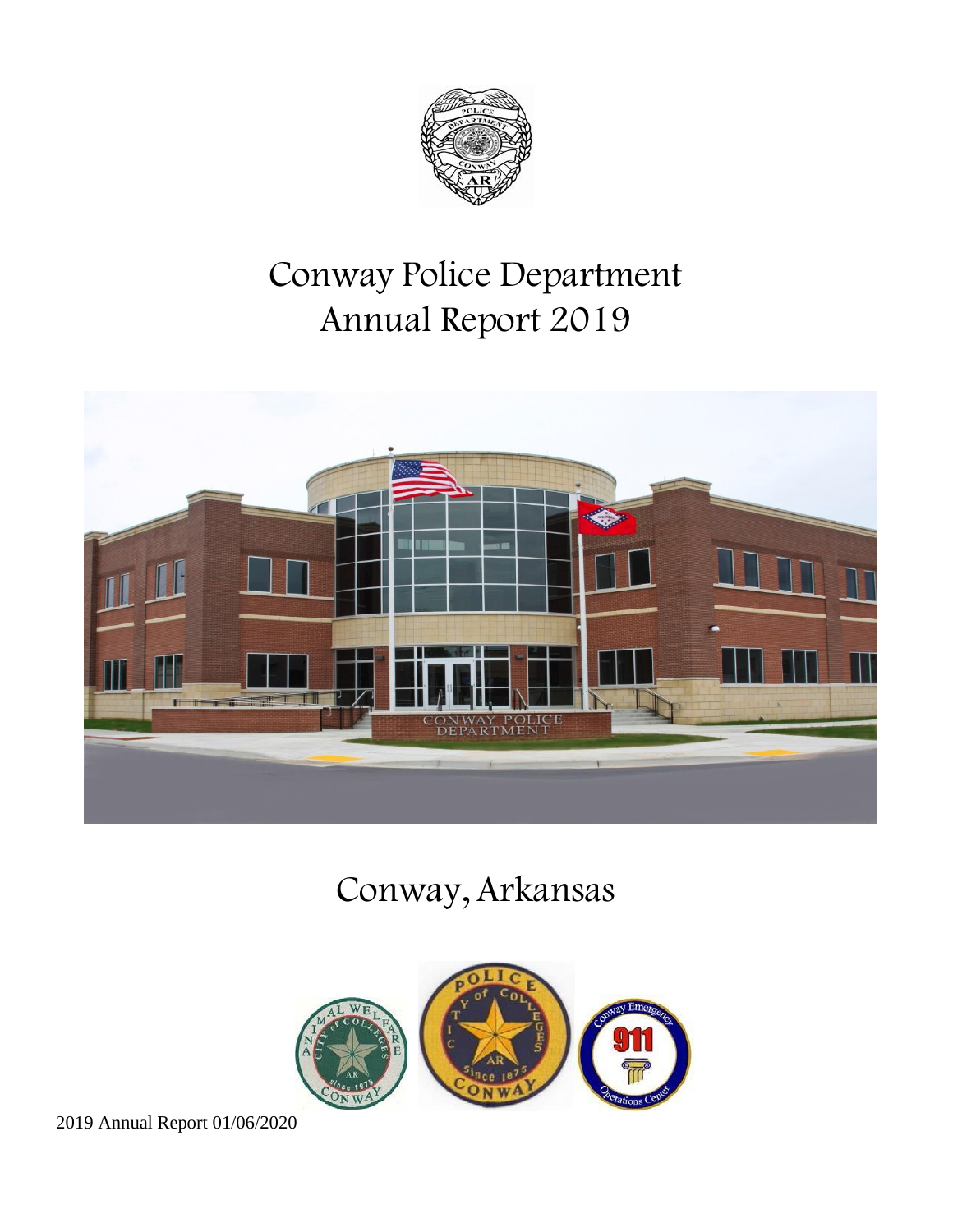

# **Conway Police Department – 2019 Annual Report**

This document is a report of not only crime statistics but activities and services conducted by the police department in the protection and service to the citizens of this community. While this is a comprehensive report of services required, it does not include the many incidents of police personnel assisting members of the community that did not result in a report filed or arrest made. This report is encouraging considering the ever increasing demand on police services by a growing community and the high turnover rate experienced in the Communications Center and Patrol Division. In 2019, we experienced a 9% turnover rate in sworn officers and a 27% turnover rate in the Conway Emergency Operations Center including two dispatchers who transferred to other positions within the Police Department.

In 2019, there was a 11% decrease in Violent Crimes and a 20% decrease in Property Crimes. Special Operations / Traffic Unit worked thirty-eight (38) special events resulting in 1,499 total man-hours. Officers worked eleven (11) additional events compared to 2018 accumulating a 12.8% increase in man-hours worked. SWAT reported being utilized forty-five (45) times in 2019 for incidents ranging from Narcotics search warrants to barricaded suspects. The Crime Suppression Unit (CSU) spent 202 hours patrolling city parks and 399 hours working special events. In addition, they made a total of 443 arrests in 2018. The Investigations Division worked a total of 2,500 cases, a 12.9% decrease from 2018. However, the Narcotics section increased their cases by 24% for a total of 790 cases in 2019. Department wide, there were 4,852 adult arrests and 269 juvenile arrests made in 2019. This is a 0.25% decrease in adult arrests and a 26% decrease in Juvenile arrests when compared to the previous year. Conway Emergency Operations Center processed 81,939 calls for service, which is a 2% increase from 2018. There were 26,117 Emergency 911 calls received, which is a 28.7% decrease compared to the previous year. The average response time for Patrol Officers for Priority 1 calls from Dispatch to Arrival was 4:41 minutes. Animal Welfare Unit reported a total intake of 1,304 animals, a total of 697 adoptions and rescues, and 2,510 licenses issued. The rate of euthanized animals stayed the same in 2019 as in 2018 at 22% and a total of 1,268 citations and warnings were issued. There was a total of 23,232 hours of training for officers in 2019; these hours included Basic Police Academy Training, K9, SWAT, and Field Training. A new Program Highlight features the Drone Team who flew 21 missions to assist Narcotics and Patrol. We also started a Wellness/Mentor Program to assist employees with their overall health and wellness and new officers with their adjustment to a career in law enforcement.

The members of the Conway Police Department are dedicated professionals proud to serve and protect our community.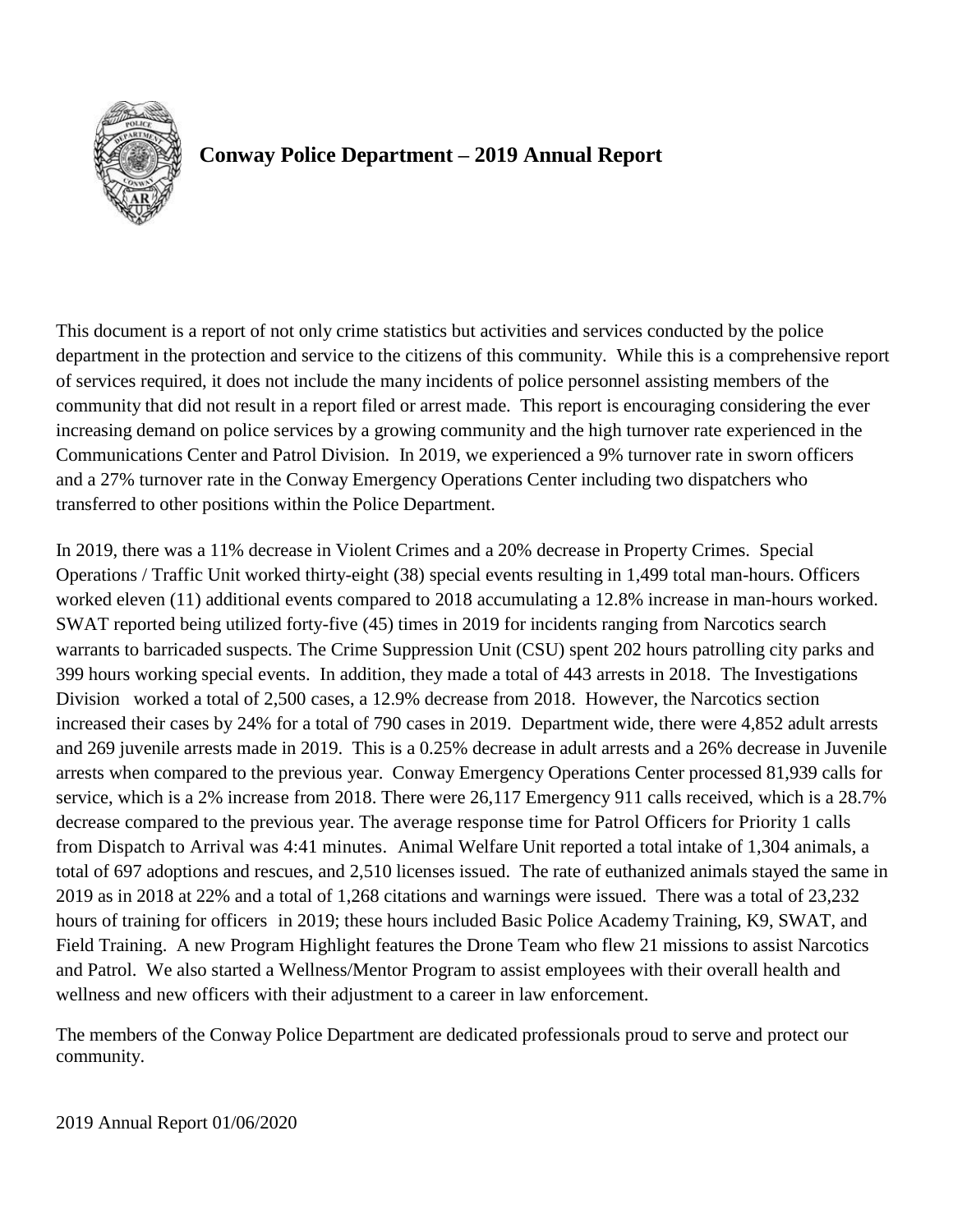Chief Jody Spradlin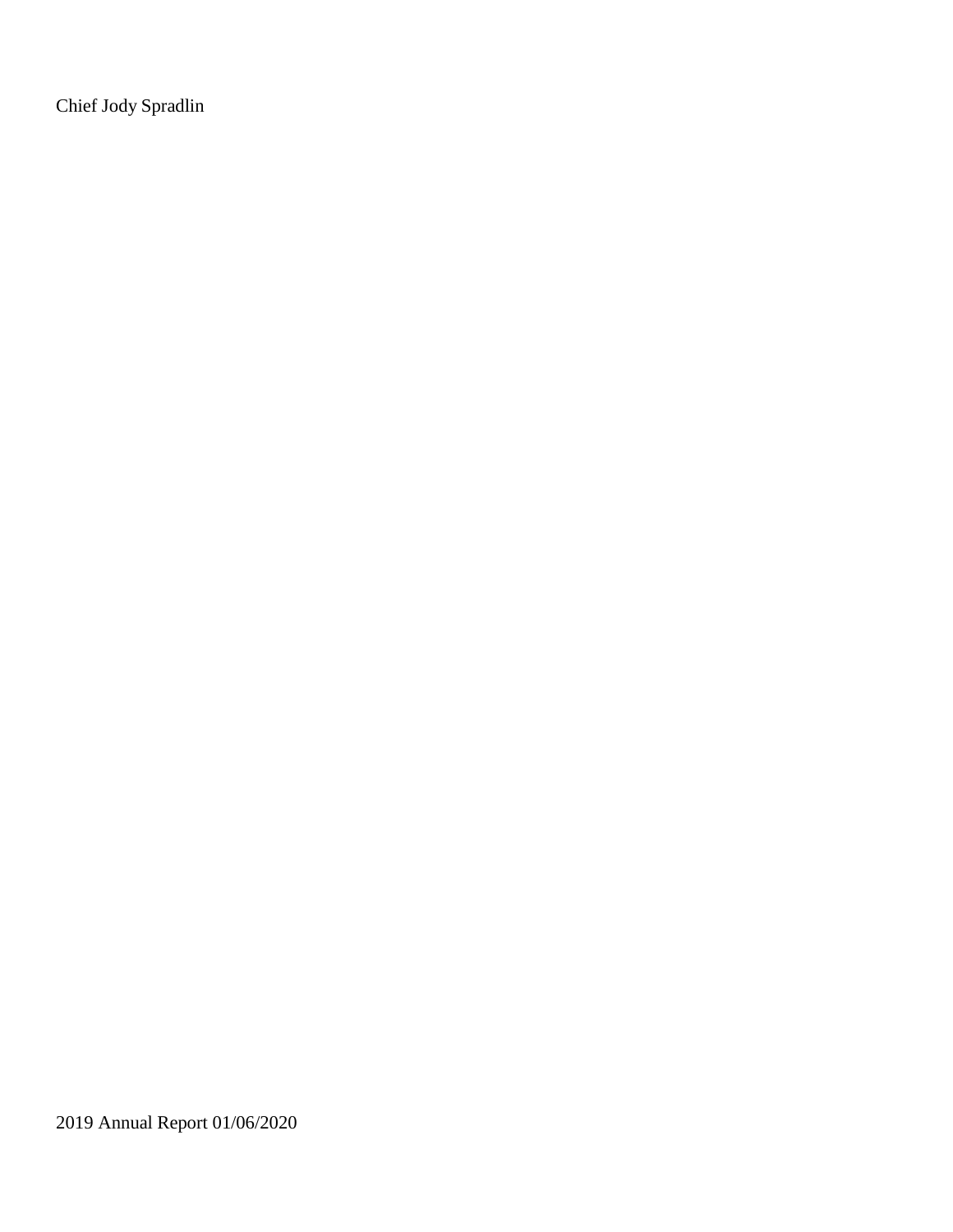**Violent Crimes,** overall, experienced a 11% decrease from 2018 to 2019. There were 262 violent crimes reported in 2019 versus 293 violent crimes reported in 2018. The violent crimes in Conway for 2019 are broken down as follows:

- There was a 67% decrease in Murders with 2 reported in 2019 and 6 reported in 2018.
- There was a 12% decrease in Rapes with 37 in 2019 and 42 reported in 2018.
- There was a 9% decrease in Robberies with 51 in 2019 and 56 reported in 2018.
- There was a 9% decrease in Aggravated Assaults with 172 in 2019 and 189 reported in 2018.

**Property Crimes**, overall, experienced a 20% decrease from 2018 to 2019 with 1,695 property crimes reported in 2019 versus 2,131 property crimes reported in 2018. The Property Crimes in Conway for 2019 are broken down as follows:

- There was a 29% decrease in Burglaries with 175 in 2019 and 245 reported in 2018.
- There was a 21% decrease in Thefts with 1,413 in 2019 and 1,793 reported in 2018.
- There was a 10% increase in Motor Vehicle Thefts with 100 in 2019 and 91 reported in 2018.
- There was a 250% increase in Arsons with 7 in 2019 and 2 reported in 2018.

The below table depicts reported incidents over the past eight years. This reflects that while the population in Conway has risen significantly, there has been no significant rise in crime.

Crime Statistic's Comparison for 2012 through 2019

|                             | 2012           | 2013   | 2014   | 2015           | 2016   | 2017   | 2018   | 2019   |
|-----------------------------|----------------|--------|--------|----------------|--------|--------|--------|--------|
| Murder                      | $\overline{0}$ |        |        | $\overline{2}$ | 5      |        | 6      | 2      |
| Rape                        | 27             | 23     | 26     | 26             | 35     | 25     | 42     | 37     |
| Robbery                     | 80             | 51     | 62     | 85             | 89     | 63     | 56     | 51     |
| <b>Burglary</b>             | 395            | 371    | 395    | 394            | 343    | 315    | 245    | 175    |
| Theft                       | 1,849          | 2,242  | 2,311  | 2,482          | 2,379  | 1,797  | 1,793  | 1,413  |
| Motor Vehicle Theft         | 94             | 102    | 141    | 149            | 186    | 144    | 91     | 100    |
|                             |                |        |        |                |        |        |        |        |
| <b>Estimated Population</b> | 62,430         | 63,500 | 64,500 | 64,980         | 65,300 | 65,800 | 65,782 | 66,426 |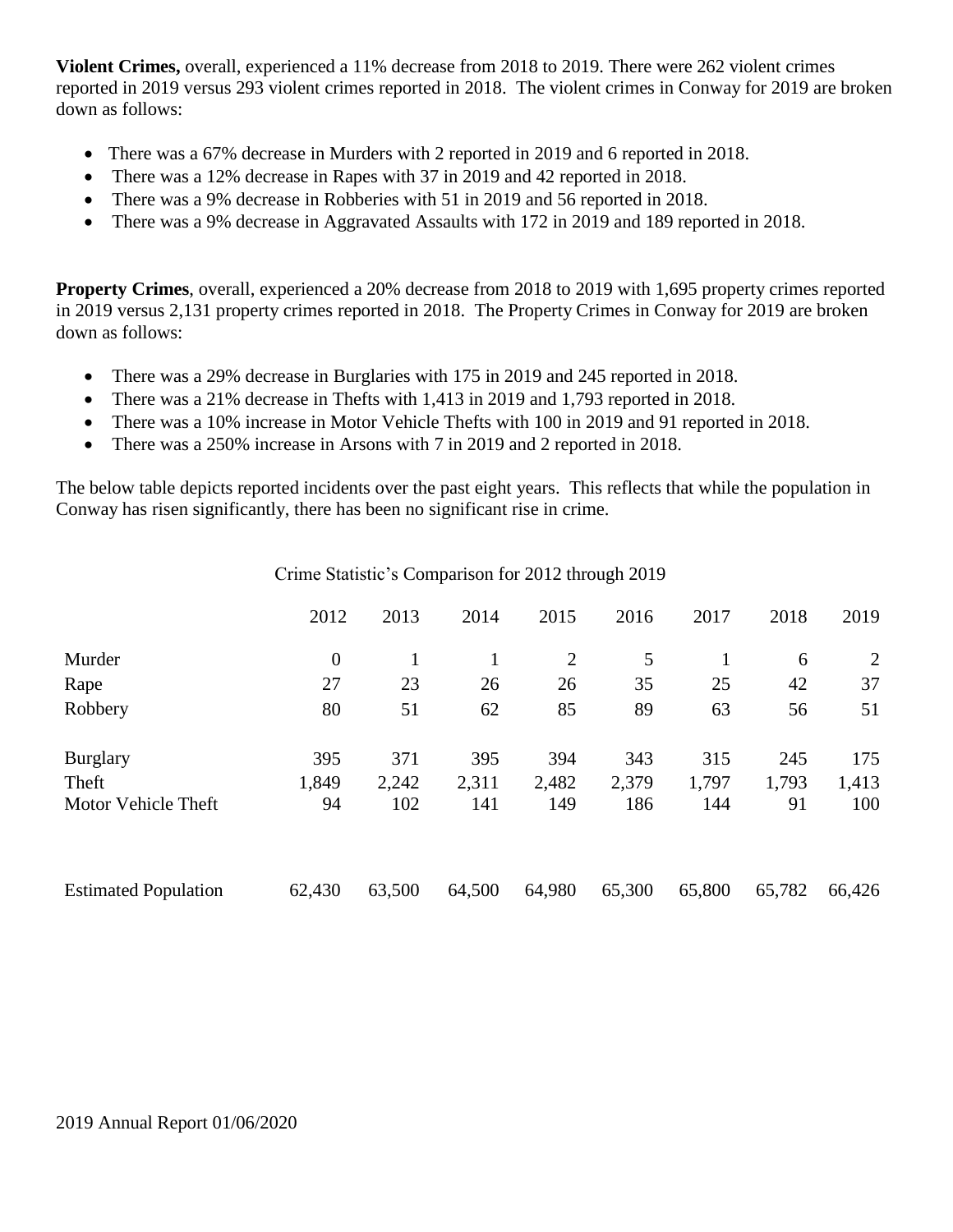### **ADMINISTRATION DIVISION**

The Administration Division consists of 3 sworn officers and 31 non-sworn who are assigned to the following sections: Office of Professional Responsibilities, Conway Emergency Operations Center, and the Animal Welfare Unit. The following Administration Division statistics were reported for 2019:

- The Conway Emergency Operations Center processed a total of 81,939 telephone calls in 2019. Of those, 26,117 were 9-1-1 calls and 55,822 were non-emergency administrative calls. This is an average of 224 calls per day and an increase of 2% from 2018. Of 9-1-1 calls processed by the Conway Emergency Operations Center, 98.55% of those calls were answered within 10 seconds, 99.61% were answered within 20 seconds, and 99.91% were answered within 40 seconds.
- Animal Welfare impounded 1,304 animals in 2019 as compared to 1,385 in 2018. Dogs/Cats adopted or placed at a rescue center during 2019 were 697, a 3.7% decrease over 2018's 724. Conway residents purchased 2,510 dog and cat licenses during 2019, a 10.7% decrease from the 2,811 licenses the year before. These licenses along with half of the adoptions fees brought in \$41,632 in 2019 as compared to \$43,213 in 2018. These funds allow for the spay/neuter account to continue with healthcare needs of shelter animals. (There is different licensing fee based on altered or unaltered animals.) The euthanasia rate for dogs/cats brought into the Conway AWU was 22% in 2019, the same as it was for 2018. This percentage rate is well below the national rate of 65%. The adoption/release to rescue rate for dogs/cats brought into the AWU in 2019 was 46% as compared to 53% in 2018. The national adoption rate is 25%. AWU officers issued 1,268 warnings and citations in 2019, a decrease of 36.9% from 2018. Calls for Service increased by 4.7% in 2019, with 2,977 compared to 2,843 in 2018.

## **PATROL DIVISION**

The Patrol Division consists of 83 sworn officers and 2 non-sworn. The following statistics were reported for 2019:

- Patrol Division has 16 pillars of training that each officer must complete. As of the end of 2019, the Patrol Division has maintained a 94% completion ratio for the 16 training courses which include Naloxone Training, Basic Crime Scene Processing, Emergency Vehicle Operations, Standardized Field Sobriety, and Diffusion/De-escalation.
- Patrol Officers worked approximately 31 hours of DWI Enforcement and 114 hours of Seat Belt Enforcement. This resulted in 352 vehicle stops, 80 no seat belt citations, 15 no insurance citations, 2 citations for no child restraint, 41 speed citations, 3 fugitive apprehensions, and 3 DWI arrest..
- There were 4,852 adult arrests made in 2019 in comparison to 4,864 in 2018; a 0.25% decrease. There were 269 juvenile arrests in 2019 in comparison to 363 juvenile arrests in 2018 resulting in a 26% decrease.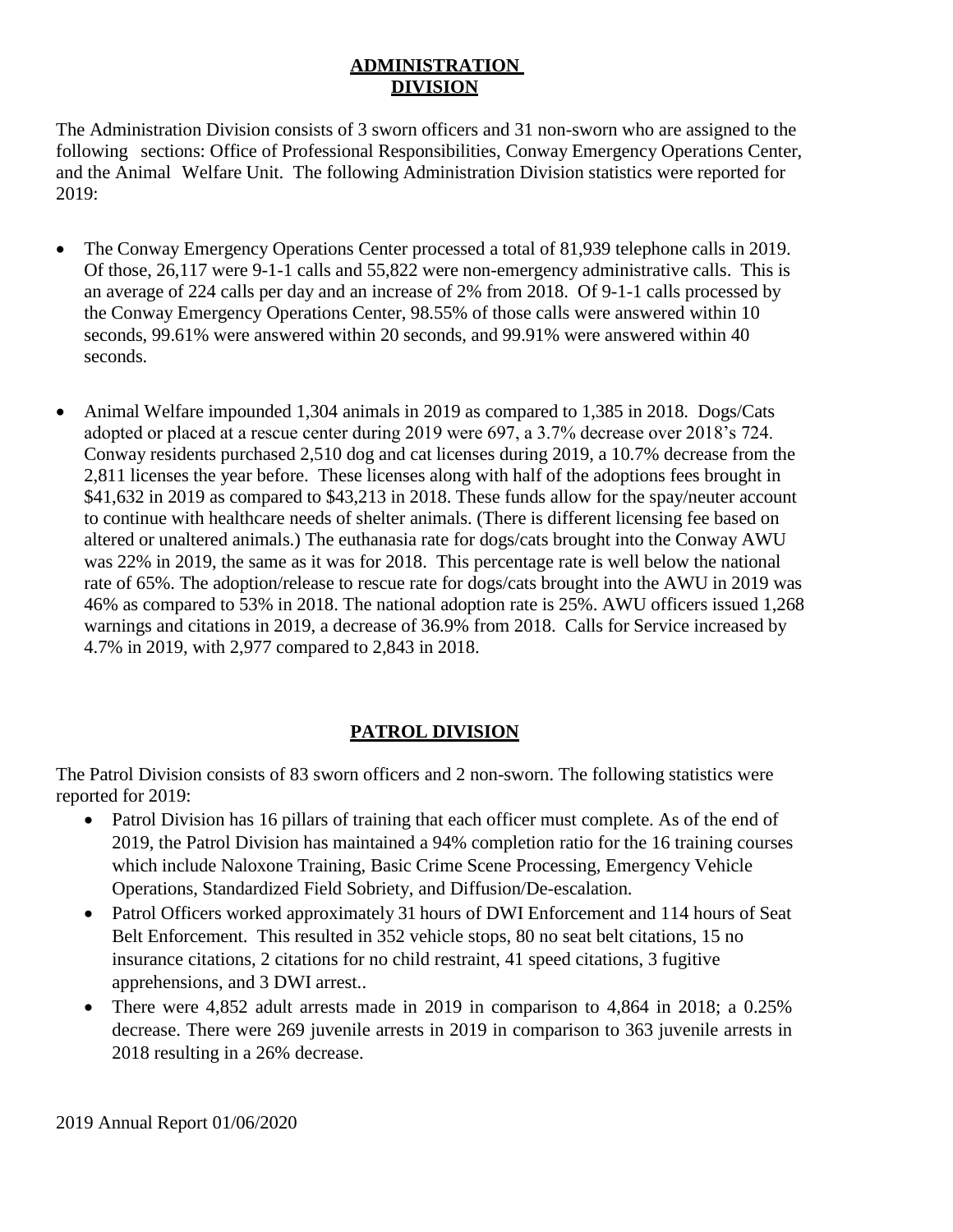- Patrol reported 30 police pursuits, up from 20 in 2018, which constitutes a 50% increase. They also worked 2,412 accidents along with 983 Private Property Accidents in 2019 resulting in a total of 3,395 accidents worked. This represented a 0.05% decrease from 2018.
- 110 DWI/DUI arrests were made in 2019 in comparison to 148 in 2018- a 26% decrease. 148 No Seat Belt citations were issued, a 73% decrease from the 411 citations issued in 2018. 34 No Child Passenger Restraint citations were issued matching the 50 issued in 2018 which constitutes a 32% decrease.

## **Special Weapons and Tactics (SWAT)**

SWAT reported being utilized forty-five (45) times in 2019. Forty-four (44) callouts were for Narcotics operations with three including CID. One callout was for a barricaded suspect but was resolved prior to SWAT arrival. On six of the callouts, the drone was utilized for intelligence prior to arrival or during entry.

Each SWAT officer averaged 312 hours of training throughout the year. Four officers attended the ATOA conference and classes for a total of 96 hours of training. The unit as a whole accumulated 4,644 hours of training.

### **Crime Suppression Unit (CSU)**

CSU has three patrol officers and one supervisor. They made 204 felony arrests, 127 misdemeanor arrests and 112 warrant arrests for a total of 443 arrests in 2019. They recovered 1 stolen vehicle and seized \$5228 in US Currency. Officers spent 202 hours patrolling city parks as well as working 399 hours working special events.

### **INVESTIGATIONS DIVISION**

The Conway Police Department Criminal Investigation Division consists of 24 sworn officers and 7 non-sworn who are assigned to Investigations, Narcotics, Narcotic K9, Property and Evidence, Records, and COMPSTAT. The following CID statistics were reported for 2019:

- Criminal Investigations worked a total of 2,500 cases, a 12.9% decrease from 2018. Narcotics reported 790 cases opened a 24% increase, 2018; \$865,775.50 worth of illegal drugs seized, a 5% decrease compared to 2018; and 60 search warrants served, a 57.8% increase compared to 2018.
- The K-9 Unit was utilized 200 times throughout the year for vehicle searches, building searches, and narcotic searches. The Unit seized a street value of \$285,362 in illegal narcotics in 2019, a 23.7% decrease from 2018. They also performed 27 public demonstrations throughout the year for schools, civic groups, and other community events, an 8% increase from 2018.
- Evidence and Property received 4,522 items in 2019, of which 1,818 were transported to the Arkansas State Crime Laboratory for processing. 1,928 items were destroyed per court order and 219 items were processed and released to the owner. 1,137.5 pounds of prescription drugs were taken in for disposal. In June, 865 pounds of illegal drugs and drug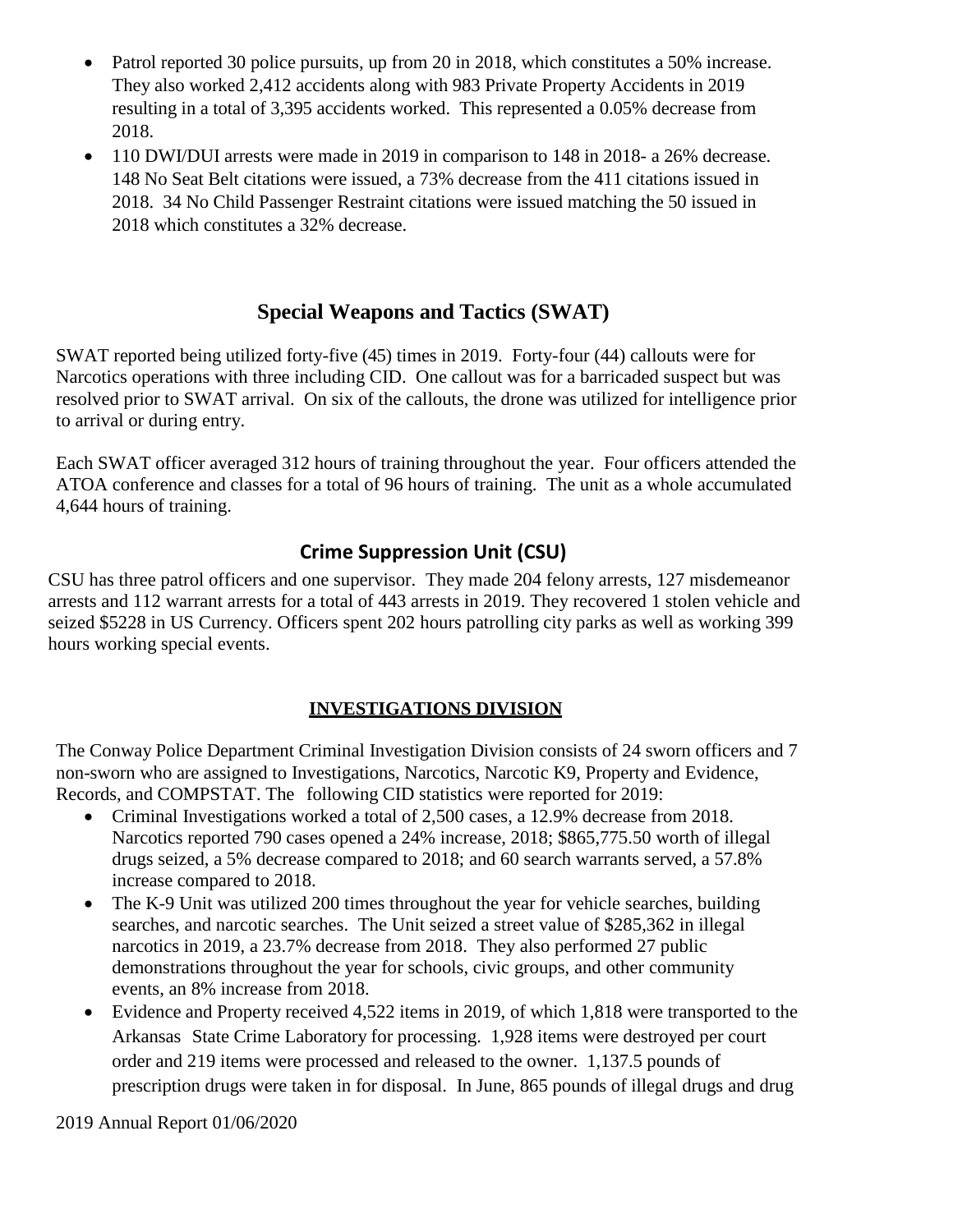paraphernalia were taken to the Clean Harbor Incineration Facility to be incinerated.

• The Records Section processed 10,575 incident reports, 3,420 collision reports (1,008) collision reports processed in RMS and 2,412 reports processed in eCrash), 8,295 citations (4,377 citations processed in RMS and 3,918 citations processed in eCite), and 9,296 warnings (677 warning citations processed in RMS and 8,619 warning citations processed in eCite) for 2019. Records Section also entered 496 citations issued by the UCA Police Department.

#### Program Highlights

## ❖ Text A Tip

Due to the enormous popularity of text messaging, the Conway Police Department continued to utilize state of the art technology to receive crime tips via text message and through WebTips. This service is 100% anonymous. The technology routes messages through a server that encrypts cell phone numbers before they get to police. The technology also allows investigators to securely reply back to the cell phone without compromising the tipster's identity. In 2019, we received 215 tips regarding drug activity, suspect identification, and numerous other items of interest to our department.

#### ❖ Drug Take Back Program

Conway Police Department maintains a permanent drop box for citizens to dispose of their unused prescription drugs. In 2019, 1133.5 lbs. of prescription medications were collected and disposed of safely through this program.

#### ❖ CPD Drone Team

In 2019 the CPD Drone Team consisted of 4 pilots, including 3 Detectives and 1 Sergeant. All pilots obtained/maintained an FAA Part 107 UAV Pilot's license and are registered pilots with the FAA. In addition to the initial training for the pilot's license testing, each pilot conducted a minimum of three training flights per quarter. Training flights include mock scenarios of tracking both vehicles and humans, surveillance on structures, and basic flight mechanics.

The team flew 21 live missions in 2019. These missions included numerous deployments with the SWAT Team both prior to SWAT deployments (for location intel) as well as during SWAT deployments (to monitor potential flight by suspects during SWAT approach). The team also deployed on several occasions for the Narcotics Division to help gather intel on potential drug traffickers in areas that were not easily accessible for officers on the ground. Other missions included assisting Patrol Officers with attempts to locate suspects who had fled from officers as well as lost/missing persons.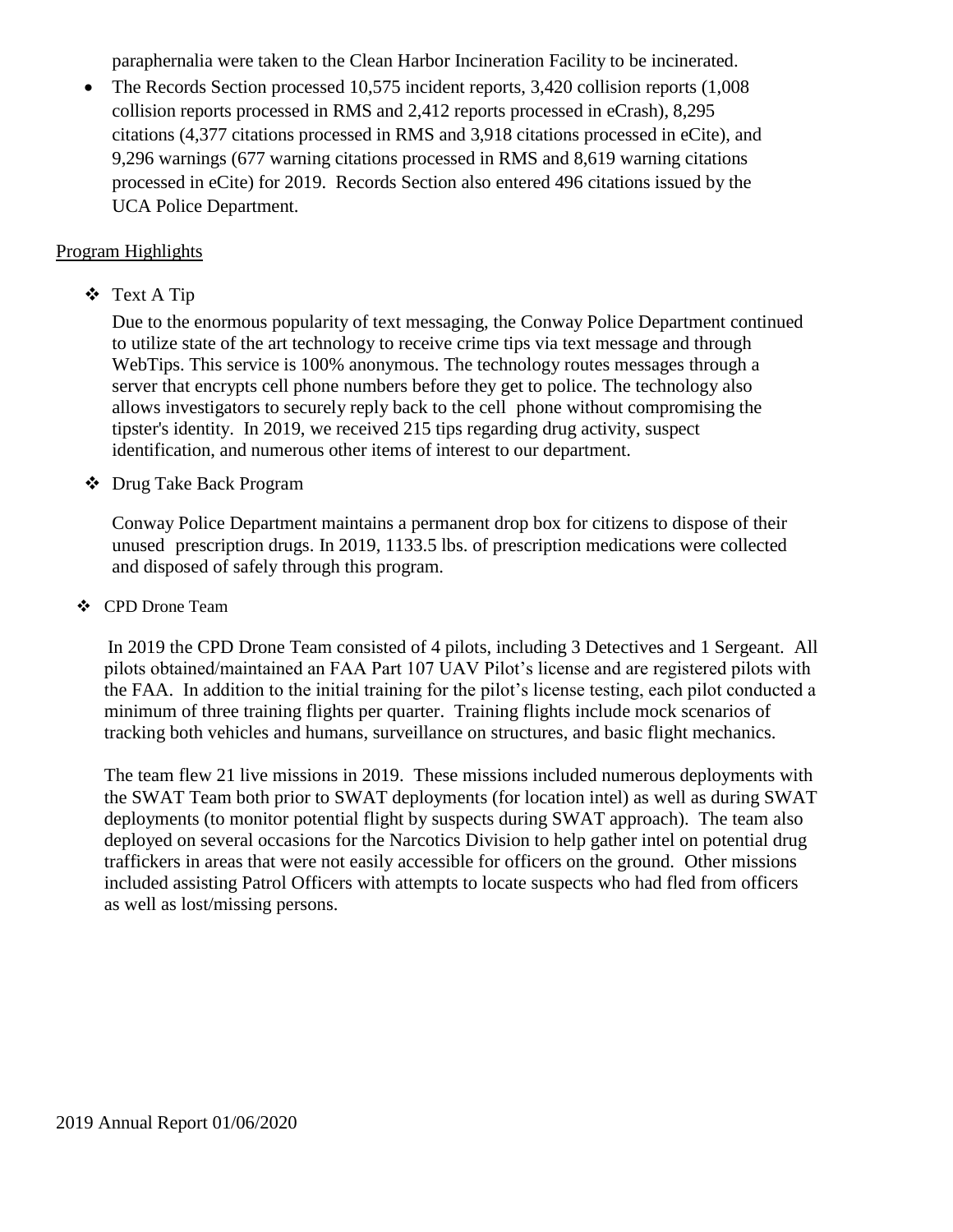#### **SUPPORT DIVISION**

The Support Division consists of 15 sworn officers and 5 non-sworn who are assigned to the following sections: Fleet Maintenance, Training, School Resource Officers, Warrants, and Information Technology. The following Support Division statistics were reported for 2019:

- Fleet Maintenance received seven (7) new Chevrolet Tahoe police vehicles which were fully equipped for service in 2019. Officers and employees put over 1.3 million miles on the police department fleet, over the course of the year. In addition, CPD donated one (1) 2006 Dodge Stratus to charity. Total money collected from sales of miscellaneous items on Public Surplus totaled \$2,130.
- The Training Unit reported a total of 23,232 hours of training in 2019, a 10.3% increase from 2018. These hours included Basic Police Academy training, K-9, SWAT, and Field Officer Training along with other specialty classes such as Crime Scene Technician, School of Law Enforcement Supervision, Drug Recognition Enforcement Officer, and Instructor Development.
- Warrant Officers totaled 3,486 warrants served in 2019 (a 125% increase). They also spent 547 hours conducting prisoner transports throughout the state with 23,552 total miles driven (a 54% decrease). Warrant Officers spent 207 hours acting as Conway District Court bailiffs (a 239% increase), conducted 550 applicant fingerprints (a 165% increase), and processed 204 recalled warrants (a 78% decrease). Total number of warrants served by officers in the Conway Police Department was 5,053 warrants (a 35% increase). Total number of warrants issued in 2019 was 5,578 (a 90% increase.)
- The Network Systems Administrator successfully implemented WatchGuard body cameras and WatchGuard in-car cameras for Conway Police Department. A total of 75 body cameras and 13 in-car camera systems were deployed and are in use. He also replaced 20 computers at Conway Police Department, 7 computers at the Conway Emergency Operations Center, and 1 computer at the Conway Animal Welfare Unit. He installed 15 new laptops and 7 Cradlepoint modems in the new 19xx PD mobile units. The Cradlepoint modems will allow a faster network connection than the older Rocket Modems. 8 of the laptops replaced older laptops that were going out of warranty in existing units. As of 12/31/19, there are no active windows 7 machines left in use. This is crucial, since Windows 7 support ends Jan 14<sup>th</sup>. All active Windows 7 systems were either upgraded to Windows 10 or replaced with new systems running Windows 10. He assisted the Department of Information and Technology with the migration of all Conway Police Department email to Office365. This transition will provide an updated email platform, as well as enhanced security. He also assisted Training Officer Thomas Knopp and the Department of Information and Technology with getting the Conway Police/Conway Fire training facility network up and running, as well as cameras in place and functional as well. In addition, there were 395 logged helpdesk requests that were completed for 2019.
- 2019 Annual Report 01/06/2020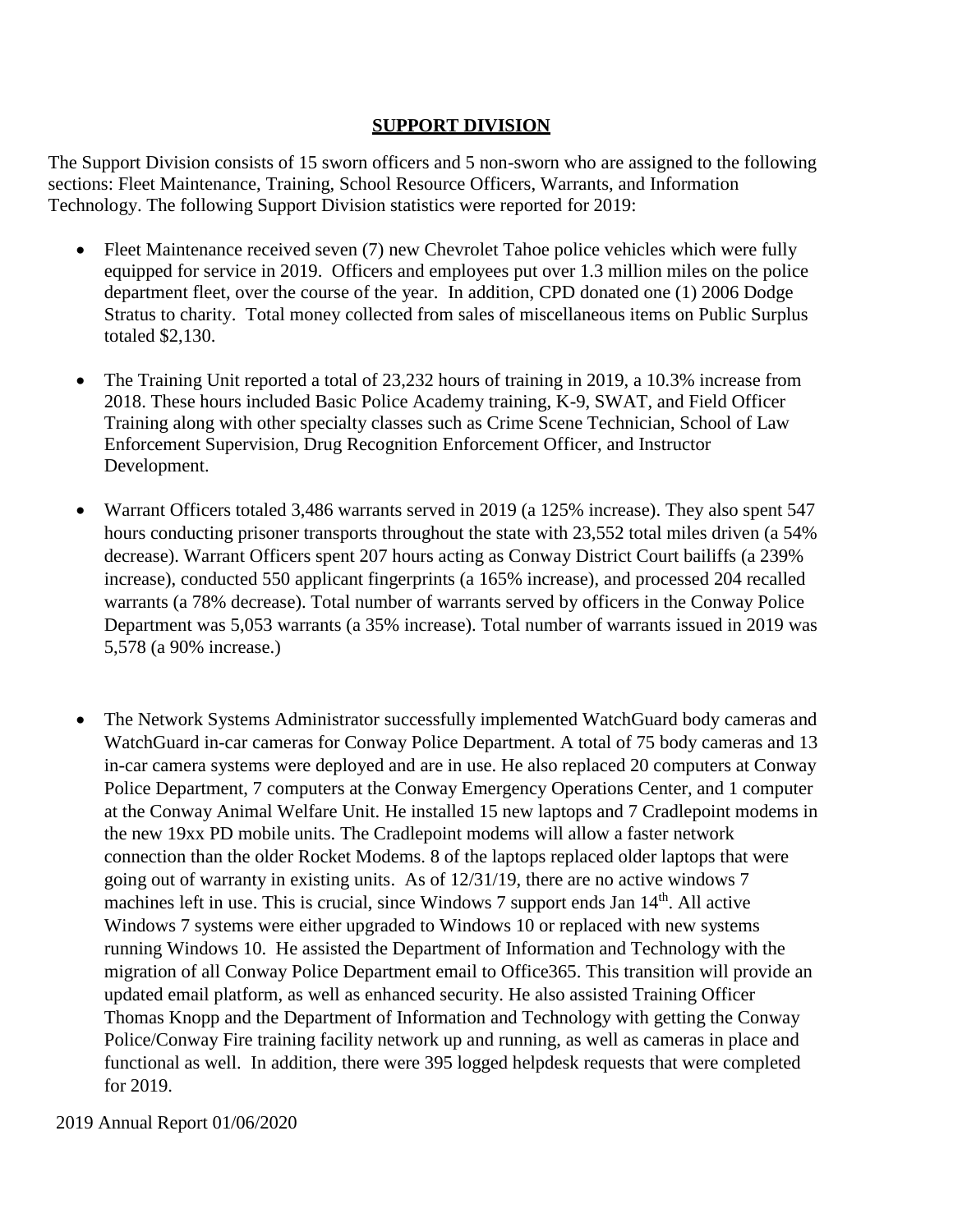

#### **Conway Police Department Sworn Turnover Rate 2014-2019**

| Year | Auth.<br>Sworn<br><b>Officers</b> | <b>Officer</b><br><b>Departures</b> | <b>Officer</b><br><b>Turnover Rate</b> |
|------|-----------------------------------|-------------------------------------|----------------------------------------|
| 2014 | 117                               | 9                                   | 8%                                     |
| 2015 | 117                               | 13                                  | 12%                                    |
| 2016 | 127                               | 11                                  | 9%                                     |
| 2017 | 127                               | 10                                  | 8%                                     |
| 2018 | 127                               | 16                                  | 13%                                    |
| 2019 | 127                               | 11                                  | 9%                                     |



## **Conway Communications Center Turnover Rate 2013-2018**

| Year | <b>Auth. Sworn</b><br><b>Dispatchers</b> | <b>Departures</b> | <b>Dispatch</b><br><b>Turnover Rate</b> |
|------|------------------------------------------|-------------------|-----------------------------------------|
| 2014 | 22                                       | 3                 | 14%                                     |
| 2015 | 22                                       |                   | 19%                                     |
| 2016 | 22                                       | 11                | 50%                                     |
| 2017 | 22                                       |                   | 32%                                     |
| 2018 | 22                                       | 6                 | 27%                                     |
| 2019 | 22                                       |                   | 27%                                     |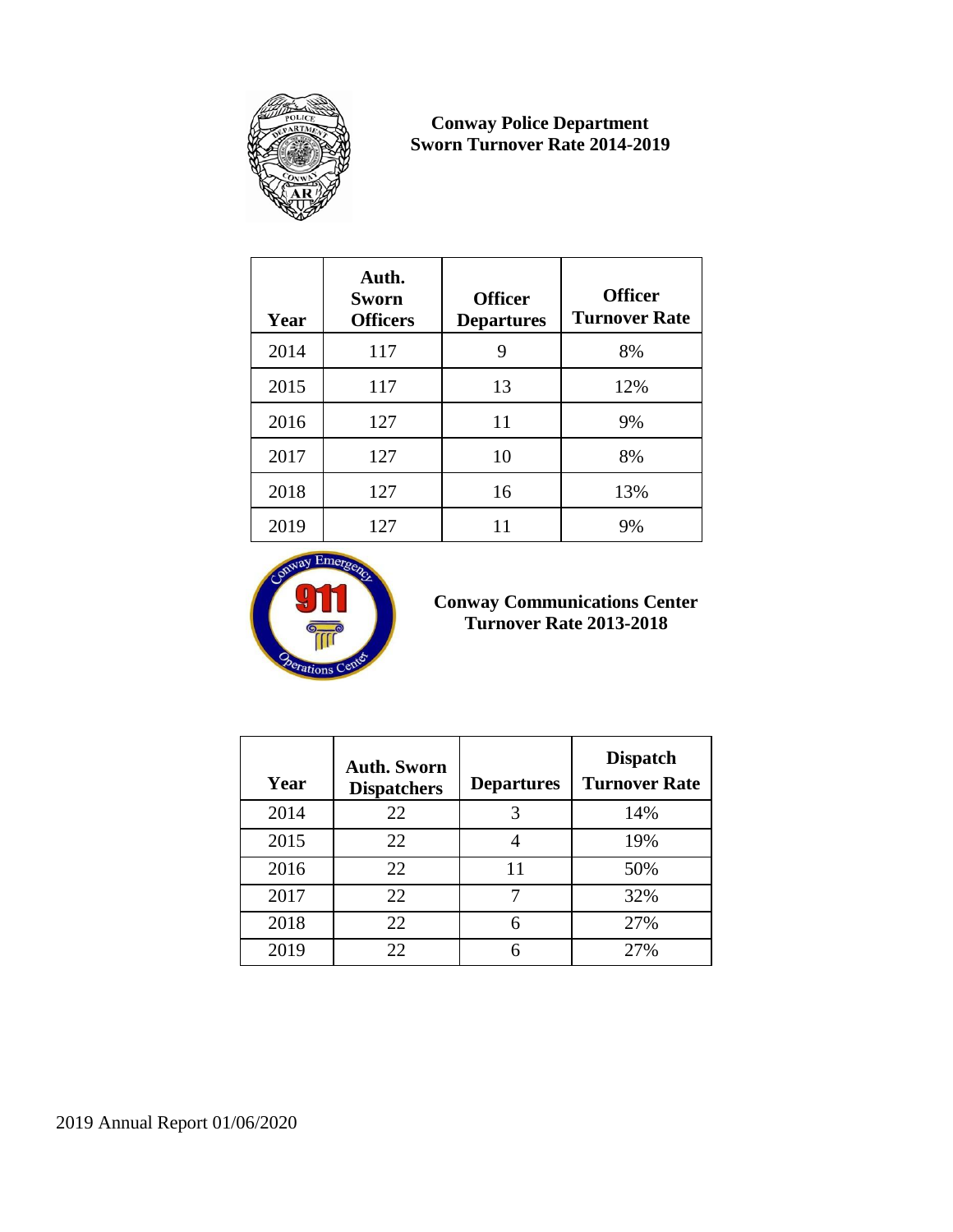

#### **SWORN MANPOWER DISTRIBUTION BY RACE-GENDER-RANK**

|              | <b>Chief</b> | <b>Major</b> | Lieutenant | <b>Sergeant</b> | <b>Officer</b>           | <b>Total</b>   | Percentage |
|--------------|--------------|--------------|------------|-----------------|--------------------------|----------------|------------|
| <b>WM</b>    |              | 3            | 9          | 11              | 71                       | 95             | 74.80%     |
| WF           |              |              |            | 3               | 14                       | 18             | 14.17%     |
| <b>BM</b>    |              |              | 1          |                 | 9                        | 10             | 7.87%      |
| <b>BF</b>    |              |              |            |                 |                          |                |            |
| <b>NAM</b>   |              |              |            |                 |                          |                |            |
| <b>NAF</b>   |              |              |            |                 |                          |                |            |
| HM           |              |              |            |                 | $\overline{2}$           | $\overline{2}$ | 1.58%      |
| HF           |              |              |            |                 | $\overline{\phantom{a}}$ | 2              | 1.58%      |
| Vacant       |              |              |            |                 |                          |                |            |
| <b>TOTAL</b> |              | 4            | 10         | 14              | 98                       | 127            | 100%       |

![](_page_9_Picture_3.jpeg)

### **NON-SWORN MANPOWER DISTRIBUTION POLICE, ANIMAL WELFARE, CEOC**

![](_page_9_Picture_5.jpeg)

|              | FT | <b>PT</b> | <b>Total</b> | Percentage |
|--------------|----|-----------|--------------|------------|
| WM           | 8  |           | 9            | 19.14%     |
| WF           | 26 | $\Omega$  | 26           | 55.32%     |
| <b>BM</b>    | 0  | $\Omega$  | $\theta$     | 0%         |
| <b>BF</b>    | 6  | 0         | 6            | 12.77%     |
| <b>NAM</b>   | 0  | $\theta$  | $\theta$     | 0%         |
| <b>NAF</b>   | 0  | $\theta$  | $\Omega$     | 0%         |
| HM           | 0  | $\Omega$  | $\Omega$     | 0%         |
| HF           | 0  | $\Omega$  | $\Omega$     | 0%         |
| Vacant       | 6  | 0         | 6            | 12.77%     |
| <b>TOTAL</b> | 46 |           | 47           | 100%       |